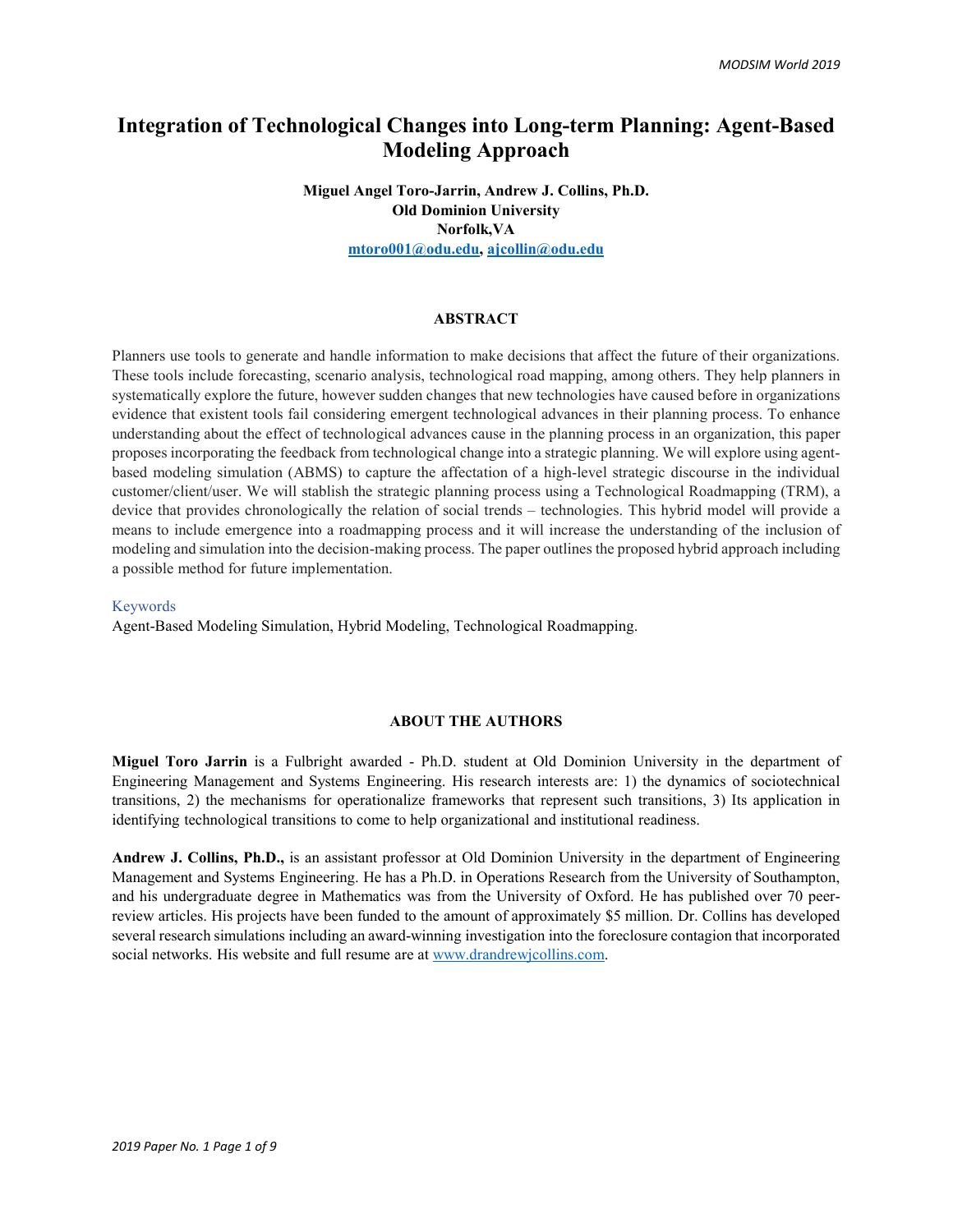# **Integration of Technological Changes into Long-term Planning: Agent-Based Modeling Approach**

**Miguel Angel Toro-Jarrin, Andrew J. Collins, Ph.D. Old Dominion University Norfolk,VA [mtoro001@odu.edu,](mailto:mtoro001@odu.edu) [ajcollin@odu.edu](mailto:ajcollin@odu.edu)**

### **INTRODUCTION**

Ringland defines strategic foresight as, *"the ability to create and maintain a high-quality, coherent and functional forward view, and to use the insights arising in useful organizational ways. For example, to detect adverse conditions, guide policy, shape strategy, and to explore new markets, products and services. It represents a fusion of futures methods with those of strategic management."* (Ringland, 2010) However, it is arguable that such process is completely achivable when changes happned fast and are some cases sudden. For Chermack, *"it seems clear that executives are increasingly struggling to understand and anticipate changes in their environments."* (Chermack, 2007) he adds, *"it may be a mistake to work toward the ability to predict the future—but the ability to predict that processes aimed at coping with the future are effective is extremely important."* (Chermack, 2007) As an attempt to combine research about technological trends and its social impact, authors and practitioners have been used several tools such as Technological Roadmapping (TRM), scenarios, future studies, and others (Chermack, 2007; Pillkahn, 2008; Probert et al., 2013; Ringland, 2010; Routley, Phaal, & Probert, 2013). It is arguable tough, that these tools can represent the feedback from the customer/user/client standpoint. This work will explore specifically such feedback using a TRM process as a planning tool and agent-based modeling simulation (ABMS) to reproduce the effect of strategic decisions at the individual level into the long-term planning.

An example of how a technological changes affectation is an organization that uses modeling and simulation (M&S) as a primary product and tool of its activities. And even more, those changes affect the entire discipline in this example, M&S. For example, in the 1950s, Keith Tocher released the General Simulation Programming (GSP), which was the first general purpose simulation software (Tocher & Owen, 1960). GSP allowed creating simulations in a much more efficient and affordable manner. The 1980s saw the discovery of time-saving algorithms, like Common Random Numbers (CRN) (Leemis & Park, 2006), which allowed more efficient stochastic simulation configuration, and Latin Hypercube sampling (McKay, Beckman, & Conover, 1979), which helped more efficiently explore the sample space. In the 1990s, simulation advances parallel those of the video gaming industry especially the rise of 3-D graphics (further discussion in (Collins, Knowles Ball, & Romberger, 2015; A. M. Law, 1990)). This resulted in more accessible advanced visualizations, especially for training purposes providing benefits to a broader community. The 2000s saw the introduction of Agent-based Modeling and Simulation (ABMS) due to the desire to use simulations for understanding complex phenomena as opposed to well-understood systems, e.g., a manufacturing job shop. The introduction of ABMS has caused controversy within the simulation community (Hoad & Watts, 2012; A. Law, 2015) because of its focus on understanding the phenomena as opposed to providing definite solutions (Epstein, 2008); or as Huntington (Huntington, Weyant, & Sweeney, 1982) put it *"modeling for insight, not numbers."* The 2000s also saw many other changes due to the rise of the personal computer market which made simulation software available to everyone not just those with high-performance machines. In recent years, due to the affordability of the technology, there has been an increase in the use of Virtual Reality (VR) and Augmented Reality (AR) within simulations. These changes have advanced the field of M&S but they came from different disciplines. Those organizations that use M&S as their primary activity and product, needs to have a sense of those changes in order to plan proactively (Godet, 2010).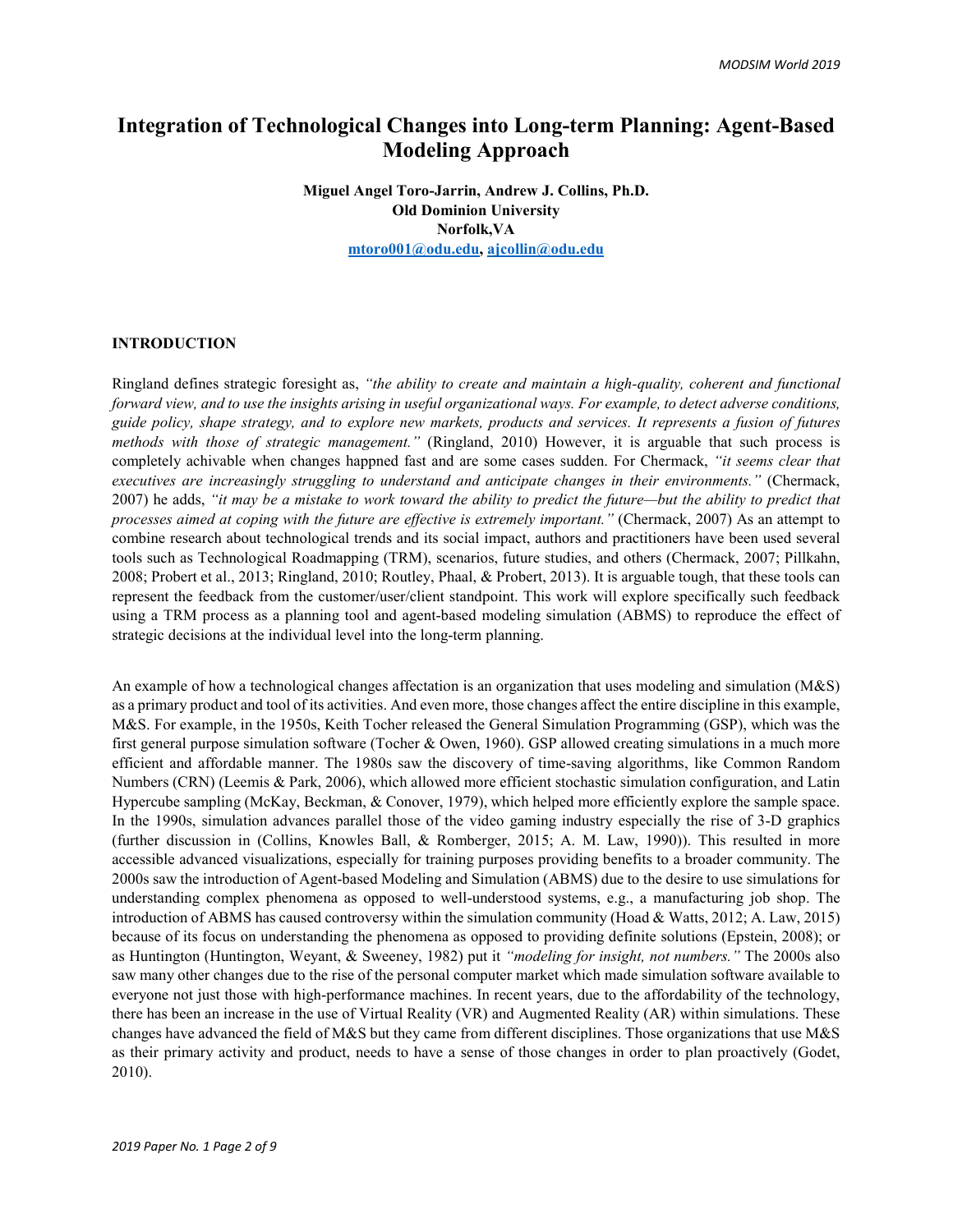Giving the impact that these changes produce in an organization that has not plan for these changes we need better ways to visualize and represent them in a planning process. It is a valuable depiction one that reflects the current and the future state of things for an organization - institution and how to make a better position possible. We need to identify mechanisms to understand sociotechnical systems and their mechanisms. Furthermore, we need to operationalize those mechanisms. This work presents a strategic planning process performed with a technological roadmapping process. The strategic planning give strong references for a better modeling stage of an agent-based modeling process. Finally, we bring the feedback from agency to the strategic planning again.

The next sections contain introductions of a technology roadmapping process (TRM) and agent-based modeling simulation (ABMS) as the tools of choice. We present past experiences of integration between ABM and other tools. Finally, we present an introduction of our approach TRM – ABMS for representing emergence in a strategic plan of resources.

## **TECHNOLOGICAL ROADMAPPING (TRM)**

Public and private organizations scan the environment to plan for the best outcome possible or to prepare for adverse effects of a negative event. With this aim, there are several tools, methods, and methodologies, among them, technological roadmapping (TRM). TRM is a systematic approach that presents the result of multiple analysis, graphically and chronologically distributed (Phaal, Farrukh, & Probert). It is a depiction of the environment around the organization in three levels, social, product, and technologies[. Figure 1](#page-2-0) presents the elements of analysis that TRM includes according to Phaal et al. (Phaal et al., 2011)



<span id="page-2-0"></span>**Figure 1.** *"Technology management framework showing the technology management processes (Identification, Selection, Acquisition, Exploitation, and Protection). It shows the business process (strategy, innovation and operations) and it highlights the dialogue that is needed between the commercial and the technological business to support effective technological management."* **(Phaal, Farrukh, & Probert, 2001)**

One strength that the TRM is the amount of information that carries to inform decision makers. It contains the market elements that pull value out of the organization and the technological elements that generate that value. It contains three levels of abstraction: 1) high level reflecting the environment (social, political, economic elements); 2) intermediate level of products and services that generate value, and 3) operative level, which reflects the technologies, skills, partnerships, and other elements that allow the design, construction, and deliverance of value creators. Finally, a TRM presents the levels and their elements presented chronologically from the present to the long-term future.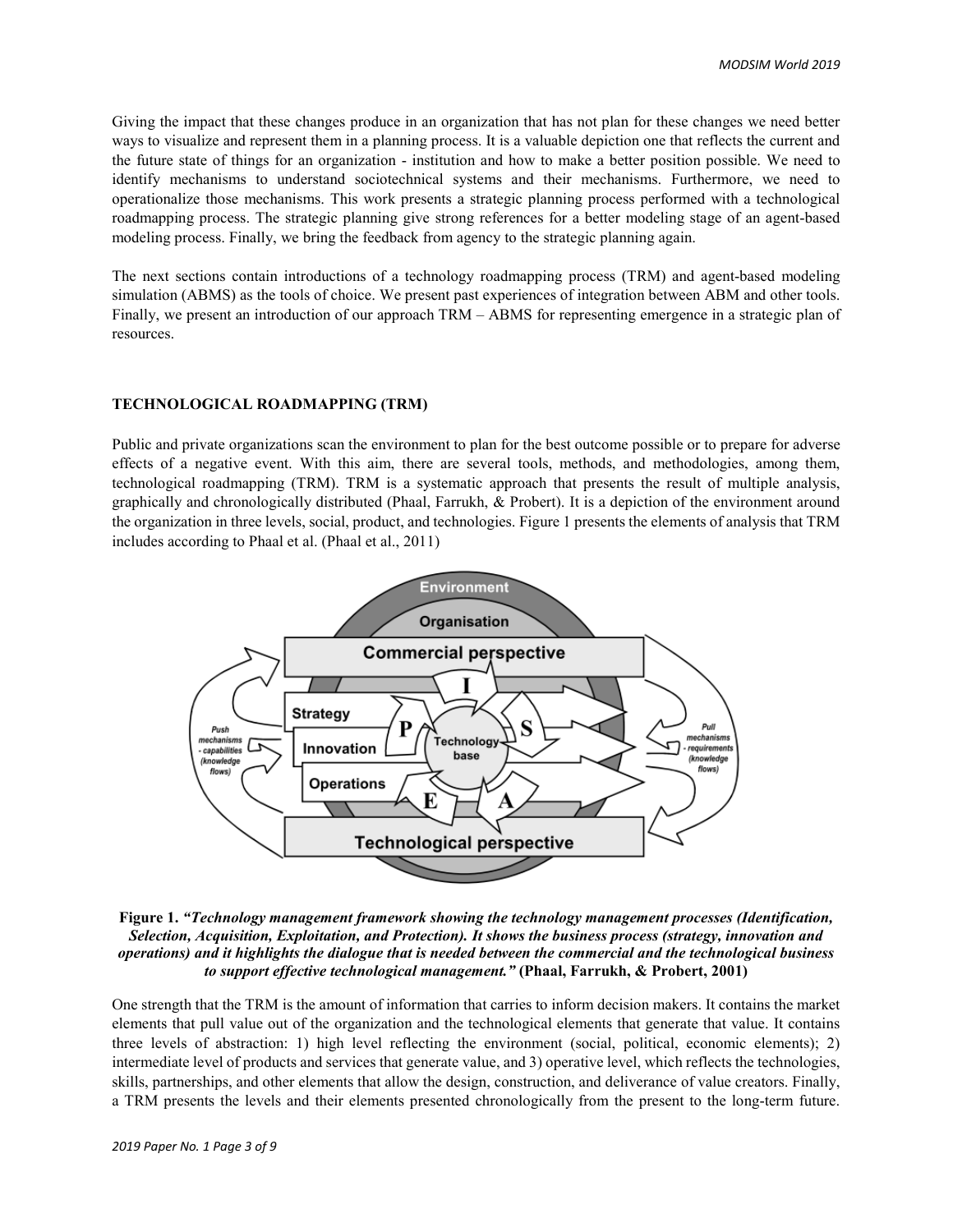[Figure 2](#page-3-0) sumarizes the elements of the TRM. The levels in the framework are not independent; they are interrelated and are ignitors of one another. The trends existing at the strategic level pull product and services that better solve societal problems. These product and services need specific technologies, capabilities, skills and so on. For developing those, an organization invest in Research & Development (R&D), but it only partially plan this effort. Non planned investments from many other parties will promote technological alternatives that if nurtured will flourish and can become dominant technologies (Schot & Geels, 2007). Finally, the discussion and bring collaborators from different departments, *"stimulates organizational learning through the encouragement of openness and ways of doing things better. It also supports people at all levels in achieving milestones and becoming committed to their role in the overall process."* (Groenveld, 2007)



**Figure 2. Technological Roadmap (Kerr, Phaal, & Probert, 2012)**

<span id="page-3-0"></span>In order to have a first cut of a TRM the literature suggests one-day workshop for each of the major levels (market, product, and technology) plus one more preparatory stage (Phaal, Farrukh, Mitchell, & Probert, 2003; Toro-Jarrín, Ponce-Jaramillo, & Güemes-Castorena, 2016). In the preparatory stage a champion (the person that lead the strategic effort), defines the goal of the roadmap, the time-horizon of the roadmap, and the members of the team. In the introductory stage, the team discusses the goal proposal and agree on it. The team establishes *"(a) where does the firm want to go? (b) Where are they now? Also, (c) how can they get there?"* (Toro-Jarrín et al., 2016) The first workshop analyses the environment where the firm operates. The panel answer guided questions addressed to define; political strategy, macroeconomic forces, key trends, market forces, industry forces, customer relations, business strategy, and performance dimension. The second workshop contains the product analysis where according to Toro, are discuss four areas; new entrance, substitutes, product strategy, and product identification. The third workshop is the technological analysis where the team discusses industry forces, technology forces, operational and technological strategy, key trends and technological features.

TRM has been broadly used in industry and government. For instance, in 2015 the Association Connecting Electronic Industry developed a technology roadmapping for electronic interconnections (Industry, 2018). The report, *"provides vision and direction for product and process development and the services required to satisfy current and future needs of companies that design, build, buy or specify electronic equipment and materials."* (Industry, 2018) In government the applications are broad. For example, Van Duin et al. use a dynamic technological roadmap to develop, *"a scenariobased, multi-stakeholder, adaptive pathway approach, with an application for city logistics policies in 2025."* (Van Duin, Bauwens, Enserink, Tavasszy, & Wong, 2016)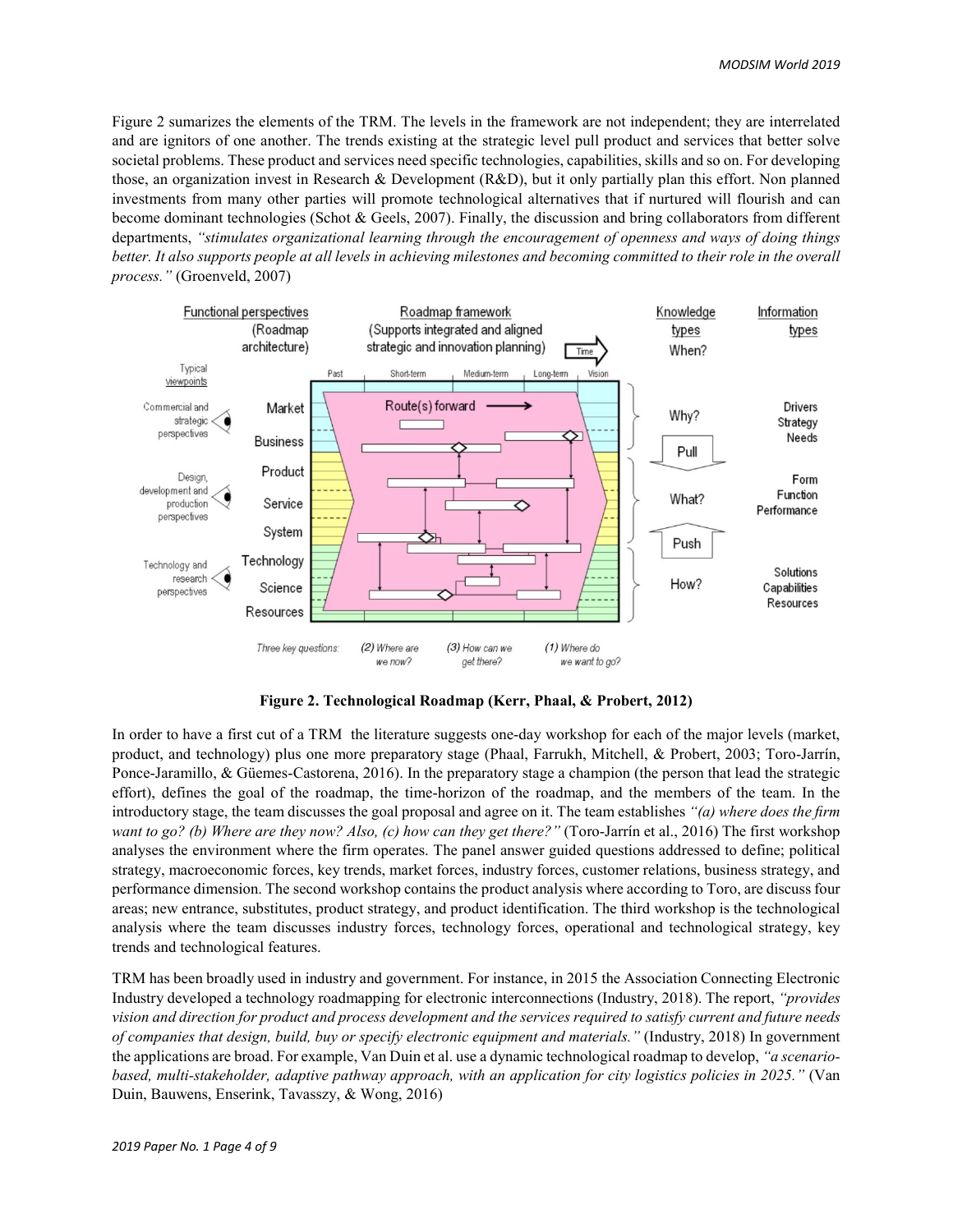There have been multiple integration process between TRM and other tools and methodologies for strategic planning (Amer, 2011; Bezold, 2010; Lee, Song, & Park, 2015; Rialland & Wold, 2009; Toro-Jarrín et al., 2016). In this work, we explore the integration of ABMS and TRM with the purpose of substantiating agent-based modeling with contextual elements and inform a roadmapping process about the emergence of the agency. The ultimate purpose is making a more robust tool for the fabrication of scenarios. Following we present a brief introduction of agent-based modeling simulation.

## **AGENT BASED MODELING SIMULATION (ABMS)**

Agent-based modeling simulation (ABMS) is an M&S paradigm where the modeling focus is on autonomous, heterogeneous agents and their interactions. The primary purpose of ABMS is to generate macro (societal) level phenomena from the micro (individual) level behavior of agents. Among multiple fields for using ABMS one is modeling complex adaptive systems (CAS). Complex adaptive systems (CAS) are systems whose behavior is dependent on interacting subsystems and that behavior would fundamentally change if we remove any of those subsystems. As the name implies, CAS also adapt to their environment over time. Examples of CAS include a bee colony and human society. The literature advocates ABMS to modeling complex adaptive systems (Miller & Page, 2007). The advancement and propagation of technology within our society is another example of a complex adaptive system, thus ABMS can help representing and understanding parts of its complexity.

### **INTEGRATIONS BETWEEN ABMS WITH OTHER TOOLS**

There have been some attempts to integrate ABMS into methodologies with different purposes. For example, Dal Forno and Merlone use ABMS *"to model artificial agents"* (Dal Forno & Merlone, 2012). The authors conducted experiments using ABMS to support grounded theory concepts. Ligtenberg et al. (Ligtenberg, van Lammeren, Bregt, & Beulens, 2010) used a roleplay approach to validate their ABMS. Collins and Hester (Collins & Hester, 2018) combined fuzzy cognitive maps with ABMS to help visualize the output of the FCM. There is evidence of achievement of integrative efforts modeling complex systems too. The most well-known example is systems dynamics, which was developed by Jay Forrester in the 1960s (Jay W. Forrester, 1961; Jay Wright Forrester, 1969; Jay W. Forrester, 1971). It is used to understand the flows and feedbacks within a complex system. System dynamics combines causal loop diagrams with continuous simulation. Systems dynamics has been connected to ABMS using a hybrid modeling approach (Lättilä, Hilletofth, & Lin, 2010; Mustafee et al., 2015).

## **A HYBRID MODEL: ABMS INTO TRM**

A typical TRM incorporates future alternatives in its analysis but its ability to recognize emergence changes depends on the procedures for its implementation. This is due to the difficulties inherent to complex system representation. The purpose of this study is incorporate ABMS into a TRM as an attempt of bringing such complexity into a strategic planning process. This study has two objectives; 1) informing the ABMS process with contextual information coming from a TRM development, and 2) incorporating technological emergence result of the multiplication of effects into the strategic planning. We will explore a two-direction interaction bringing environmental information into the ABMS process and agency to the strategic planning. This integrative process; 1) defines the social actor, 2) build the TRM, 3) simulating agency, and 4) feedback into the TRM process. [Figure 4](#page-5-0) is a depiction of the general process.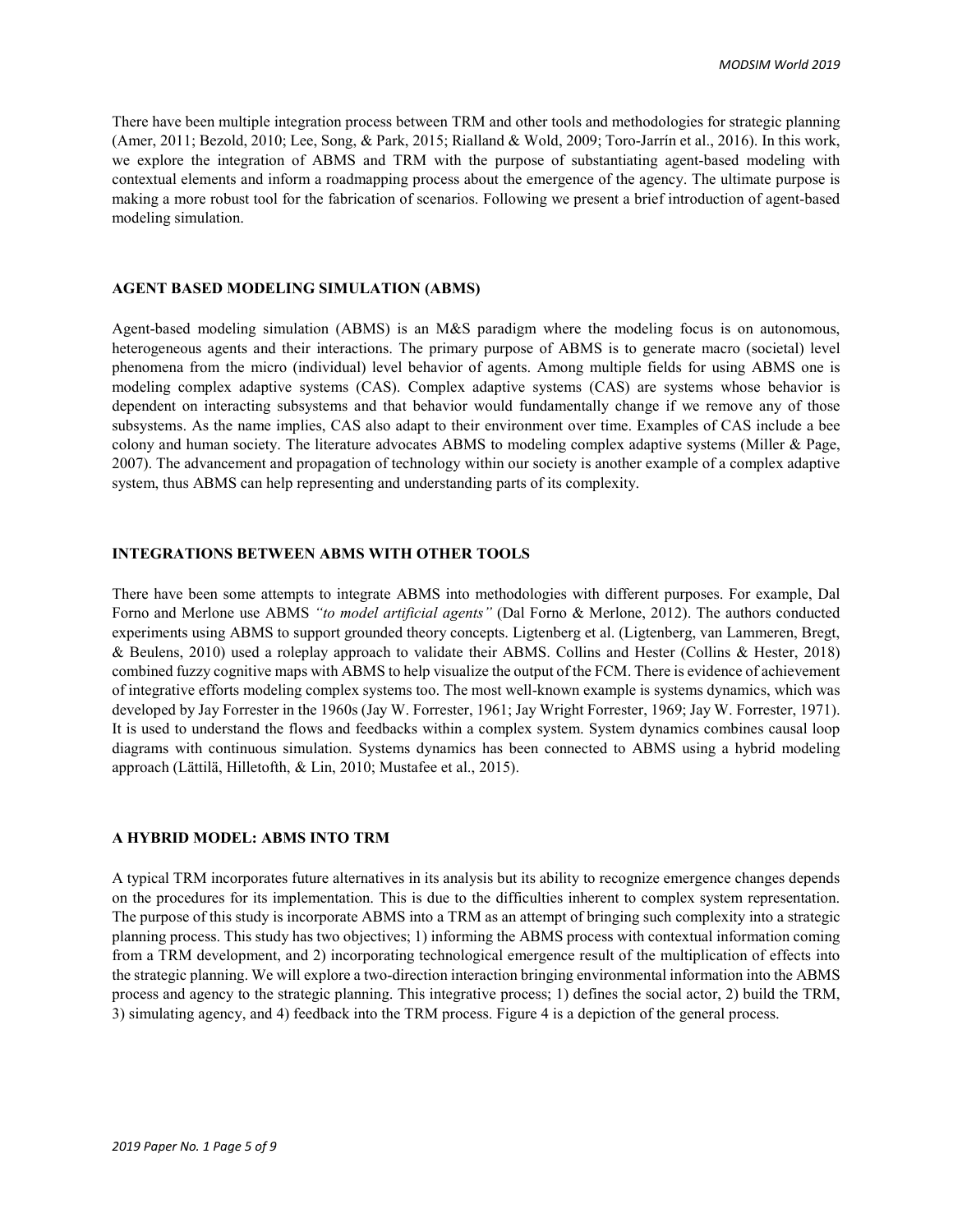

**Figure 3. ABMS into a TRM process**

<span id="page-5-0"></span>Defining the social actor: The social actor in this work is the individual or group of individuals that decide whether using or not a particular technology. The social actor has different characteristics depending on the level of abstraction in the roadmap. Social actors exist at the strategic level, product/service level, and technological level. The social actor at the strategic level represents a group of interest. The different social actors in this level interact and form social trends with their decisions and preferences. The social actor at the product/service level is the producer of the concept – idea – product - service (CIPS). Similarly, the social actors at this level interact and compete for providing the best product that satisfies a societal need. The social actor at the technological level is user of a technology. Products compete to satisfy societal needs and present to the social actor at the technological level their alternatives.

Building the TRM: First, we will define the social trends that guide the TRM strategic-level analysis. The literature suggests multiple approaches to do it (Phaal et al., 2011; Phaal et al., 2003; Phaal et al.; Phaal, Farrukh, & Probert; Phaal et al., 2001; R. Phaal, C. Farrukh, & D. Probert, 2004; Phaal, Farrukh, & Probert, 2014; R. Phaal, C. J. P. Farrukh, & D. R. Probert, 2004; Phaal, Farrukh, & Probert, 2006). In this study, we will performed this analysis based on the systems thinking approach that Hester and Adams presented for defining a problem systematically (Hester & Adams, 2017). We will describe the way social actors in the strategic level define societal concerns as a result of balance of power and influence among them. Second, we will use linking grids as a tool that help us uncover the products and services that will satisfy societal priorities (Phaal et al., 2006). A linking grid is a the quantification of the level of satisfaction that the features of a specific product give to a social need (Phaal et al., 2006). Product-features respond to the priorities that social trends stablished and their alignment determines the survival of a company or organization. In the same way, we will use linking grids to bridge product and services features with technologies. We develop a contextual analysis of the technological environment and inform of the general characteristics of this market to the social actor at this level. At this level, the agent has operative and technical features.

Simulating agency: In contrast with a regular TRM process, the workshops will not only help to build the roadmap but also define the individual characteristics of the social actor in an ABMS process. Interactively, we inform the TRM process about emergence coming from the multiplicity of the agency into the three levels of analysis.

Feedback into the TRM: We simulate the interaction of social actors at the technological level of the TRM and inform the result of its agency into the TRM. At this point we will be able to explore different scenarios changing the characteristics of the agent and observing its implications at the strategic level.

## **CONCLUSIONS**

In this paper we propose integrate ABMS into a TRM process. The purpose is operationalizing the emergence result of strategic decisions from the decision of a social actor regarding the use of a technology. We describe the procedure we plan to follow to carry on this integration process. We defined the general structure of the TRM and how develop it in a series of workshops. We also propose the inclusion of a feedback from the lower technological level of the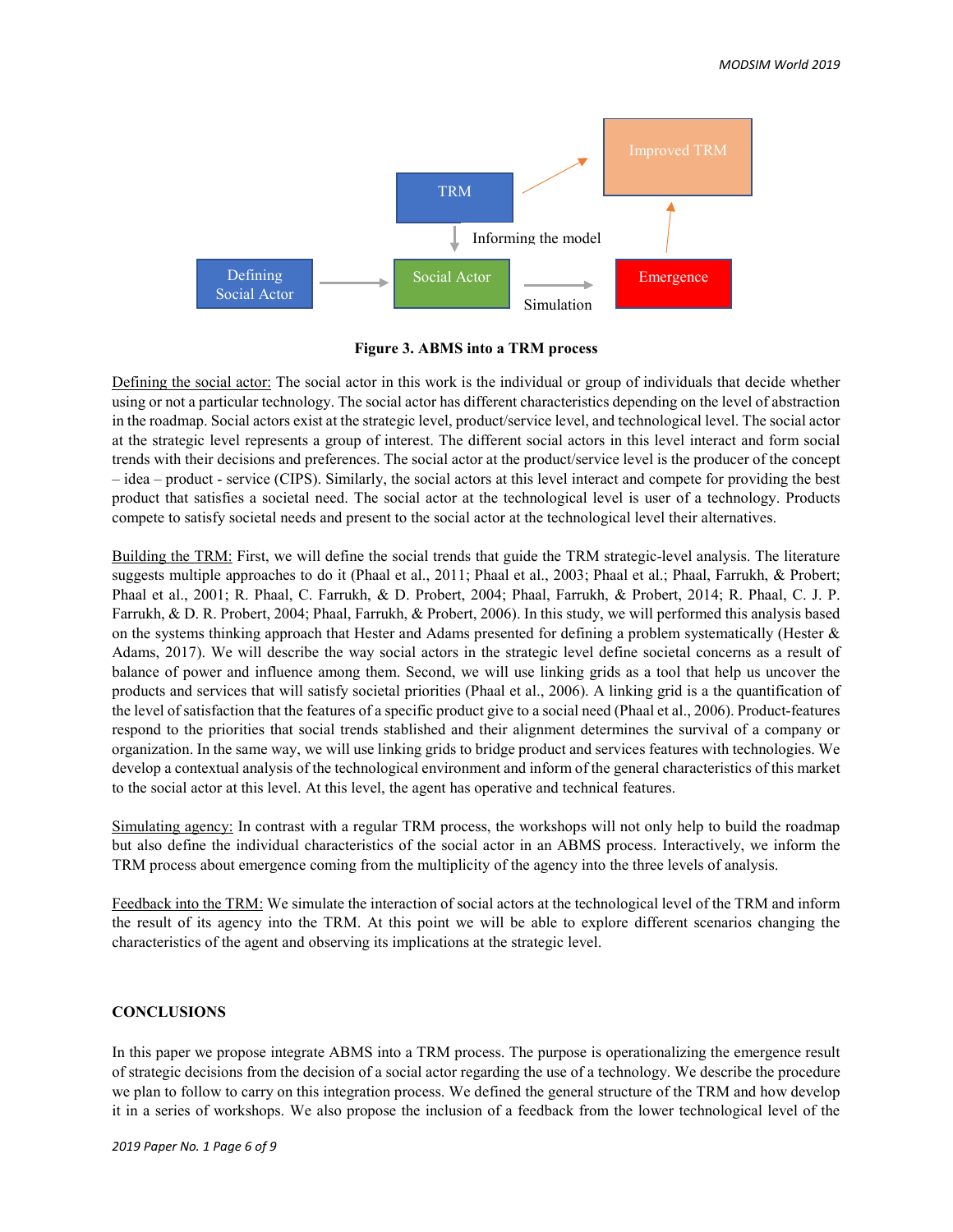TRM using an ABMS. The feedback represents the emergence out of the decision an actor make among several technological alternatives. The integrative approach has two potential benefits; 1) a better-informed planning process, and 2) methodological improvement for both the TRM development and the ABMS. We believe that a systematic discussion of the environment around an ABMS exercise bring more richness and quality to the final model. Equally, we also believe that automating certain parts of a planning process it will improve the result of such process in a rapid changing environment. At this point we recognize that it is not easy for an organization invest time in a strategic exercise. Mainly because the people that needs to participate in a TRM process are heads of departments and coordinating agendas will be challenging. The quality of the process depends greatly of the quality of the information that the participants will bring to the discussion. We will encourage using only supported evidence for the workshops, but this is not always possible. Additionally, it is very important selecting a specific technology in a specific organization to carry on the experiment. This might be delicate information for an organization. Thus, we this study when we can have access to the strategic level of the organization.

# **REFERENCES**

- Amer, M. (2011, 2011 / 01 / 01 /). *Development of fuzzy cognitive map (FCM) based scenarios*.
- Bezold, C. (2010). Lessons from using scenarios for strategic foresight. *Technological Forecasting & Social Change, 77*, 1513-1518. doi:10.1016/j.techfore.2010.06.012
- Chermack, T. J. (2007). Disciplined imagination: Building scenarios and building theories. *Futures, 39*(1), 1-15. doi:10.1016/j.futures.2006.03.002
- Collins, A. J., & Hester, P. T. (2018). *Analyzing obesity using agent-based modeling and cognitive mapping*. Paper presented at the Proceedings of the 2018 IISE Annual Conference, Orlando, Fl.
- Collins, A. J., Knowles Ball, D. a., & Romberger, J. (2015). *A discussion on simulations' visualization usage*. Paper presented at the Proceeding of the 2015 Winter Simulation Conference, Huntington Beach, CA.
- Dal Forno, A., & Merlone, U. (2012). *Grounded theory based agents.* Paper presented at the Proceedings of the Winter Simulation Conference.
- Epstein, J. M. (2008). Why model? *Journal of Artificial Societies and Social Simulation, 11*(4), 12.
- Forrester, J. W. (1961). *Industrial Dynamics*. Cambridge: MIT Press.
- Forrester, J. W. (1969). *Urban Dynamics*. Cambridge: MIT Press.
- Forrester, J. W. (1971). *World Dynamics*. Cambridge: Wright-Allen Press.
- Godet, M. (2010). Future memories. *Technological Forecasting & Social Change, 77*, 1457-1463. doi:10.1016/j.techfore.2010.06.008
- Groenveld, P. (2007). ROADMAPPING INTEGRATES BUSINESS AND TECHNOLOGY. *Research Technology Management, 50*(6), 49-58. doi:10.1080/08956308.2007.11657472
- Hester, P. T., & Adams, K. M. (2017). *Systemic Decision Making: Fundamentals for Addressing Problems and Messes* (Vol. 33). Cham: Springer International Publishing, Cham.
- Hoad, K., & Watts, C. (2012). Are we there yet? Simulation modellers on what needs to be done to involve agent-based simulation in practical decision making. *Journal of Simulation, 6*(1), 67-70. doi:10.1057/jos.2011.19
- Huntington, H. G., Weyant, J. P., & Sweeney, J. L. (1982). Modeling for insights, not numbers: the experiences of the energy modeling forum. *Omega, 10*(5), 449-462.
- Industry, I. A. C. E. (2018). Retrieved fro[m http://www.ipc.org](http://www.ipc.org/)
- Kerr, C., Phaal, R., & Probert, D. (2012). Cogitate, articulate, communicate: The psychosocial reality of technology roadmapping and roadmaps. *R and D Management, 42*(1), 1-13. doi:10.1111/j.1467- 9310.2011.00658.x
- Law, A. (2015). *Simulation Modeling and Analysis* (5 ed.): McGraw-Hill Science/Engineering/Math.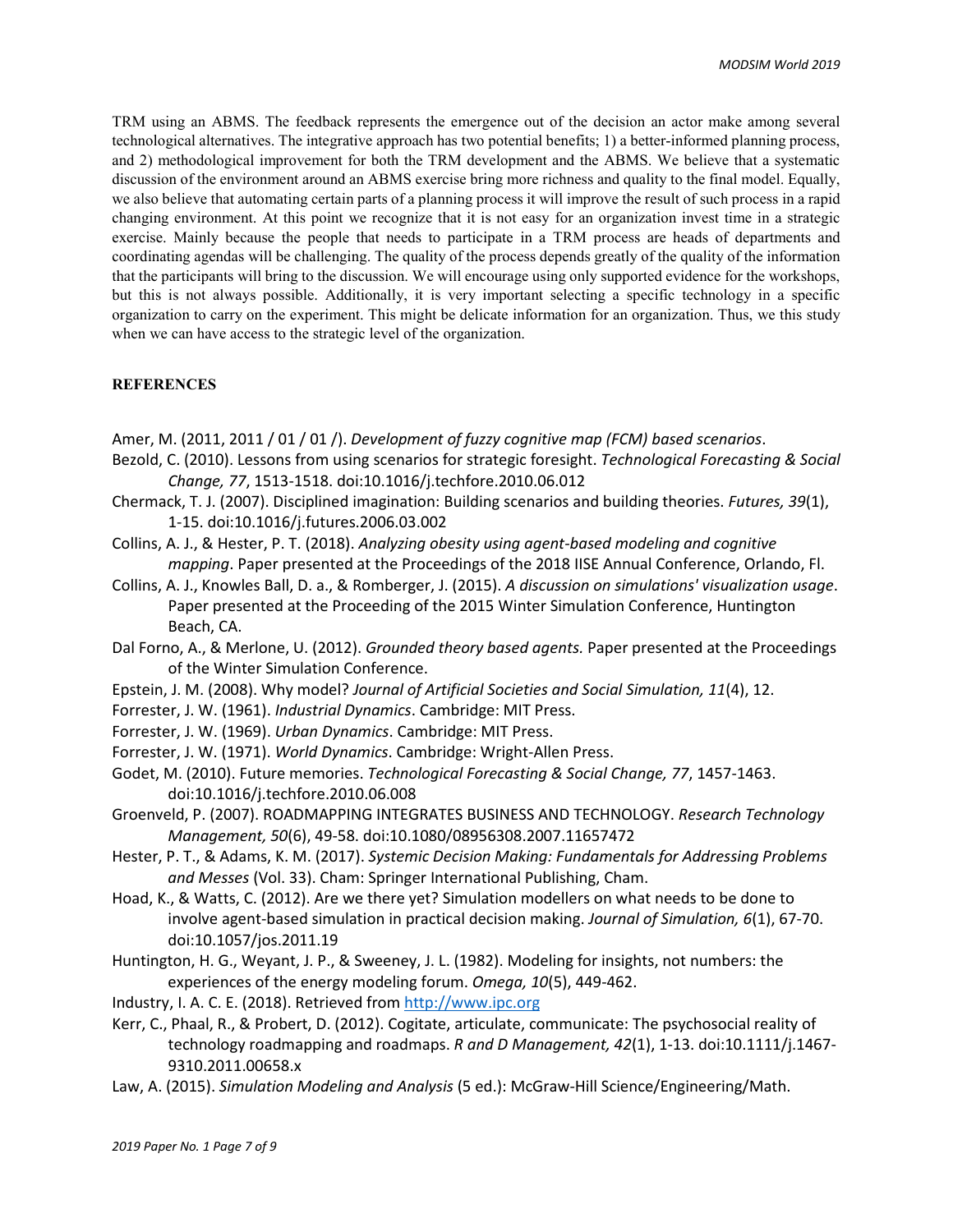- Law, A. M. (1990). Simulation software for manufacturing applications: the next few years. *Industrial Engineering, 22*, 14-15.
- Lee, C., Song, B., & Park, Y. (2015). An instrument for scenario-based technology roadmapping: How to assess the impacts of future changes on organisational plans. *Technological Forecasting and Social Change, 90*(Part A), 285-301. doi[:https://doi.org/10.1016/j.techfore.2013.12.020](https://doi.org/10.1016/j.techfore.2013.12.020)
- Leemis, L. M., & Park, S. K. (2006). *Discrete-event simulation: A first course*: Pearson Prentice Hall Upper Saddle River, NJ.
- Ligtenberg, A., van Lammeren, R. J. A., Bregt, A. K., & Beulens, A. J. M. (2010). Validation of an agentbased model for spatial planning: A role-playing approach. *Computers, Environment and Urban Systems, 34*(5), 424-434.
- Lättilä, L., Hilletofth, P., & Lin, B. (2010). Hybrid simulation models–when, why, how? *Expert Systems with Applications, 37*(12), 7969-7975.
- McKay, M. D., Beckman, R. J., & Conover, W. J. (1979). A Comparison of Three Methods for Selecting Values of Input Variables in the Analysis of Output from a Computer Code. *Technometrics, 21*(2), 239-245.
- Miller, J. H., & Page, S. E. (2007). *Complex Adaptive Systems: An Introduction to Computational Models of Social Life* (Illustrated edition ed.). Princeton: Princeton University Press.
- Mustafee, N., Sahnoun, M. H., Smart, A., Godsiff, P., Baudry, D., & Louis, A. (2015). *Investigating execution strategies for hybrid models developed using multiple M&S methodologies.* Paper presented at the Proceedings of the 48th Annual Simulation Symposium (ANSS).
- Phaal, R., Amp, Apos, Sullivan, E., Routley, M., Ford, S., & Probert, D. (2011). A framework for mapping industrial emergence. *Technological Forecasting & Social Change, 78*(2), 217-230. doi:10.1016/j.techfore.2010.06.018
- Phaal, R., Farrukh, C., Mitchell, R., & Probert, D. (2003). Starting-up roadmapping fast. *Research Technology Management, 46*(2), 52-58.
- Phaal, R., Farrukh, C., & Probert, D. Characterisation of Technology Roadmaps: Purpose and Format. In. London: Institute for Manufacturing.
- Phaal, R., Farrukh, C., & Probert, D. Developing a Technology Roadmapping System. In. Cambridge.
- Phaal, R., Farrukh, C., & Probert, D. (2001). *A Framework for Supporting the Management of Technological Innovation*. Paper presented at the The Future of Innovation Studies, Netherlands.
- Phaal, R., Farrukh, C., & Probert, D. (2004). Customizing roadmapping. *Research Technology Management, 47*(2), 26-37.
- Phaal, R., Farrukh, C., & Probert, D. (2014). Technology Roadmapping: linking technology resources to business objectives. In (pp. 18). London: Cambridge University.
- Phaal, R., Farrukh, C. J. P., & Probert, D. R. (2004). Technology roadmapping—A planning framework for evolution and revolution. *Technological Forecasting & Social Change, 71*, 5-26. doi:10.1016/S0040-1625(03)00072-6
- Phaal, R., Farrukh, C. J. P., & Probert, D. R. (2006). Technology management tools: concept, development and application. *Technovation, 26*, 336-344. doi:10.1016/j.technovation.2005.02.001
- Pillkahn, U. (2008). *Using Trends and Scenarios as Tools for Strategy Development* (P. K. Gmbh Ed.). Erlangen.
- Probert, D., Dissel, M., Farrukh, C., Mortara, L., Thorn, V., & Phaal, R. (2013). The process of making the business case for technology: A sales and marketing perspective for technologists. *Technological Forecasting & Social Change, 80*, 1129-1139. doi:10.1016/j.techfore.2012.07.010
- Rialland, A., & Wold, K. E. (2009). Future Studies, Foresight and Scenarios as basis for better strategic decisions. In. Norway: Norwegian University of Science and Technology.
- Ringland, G. (2010). The role of scenarios in strategic foresight. *Technological Forecasting & Social Change, 77*, 1493-1498. doi:10.1016/j.techfore.2010.06.010